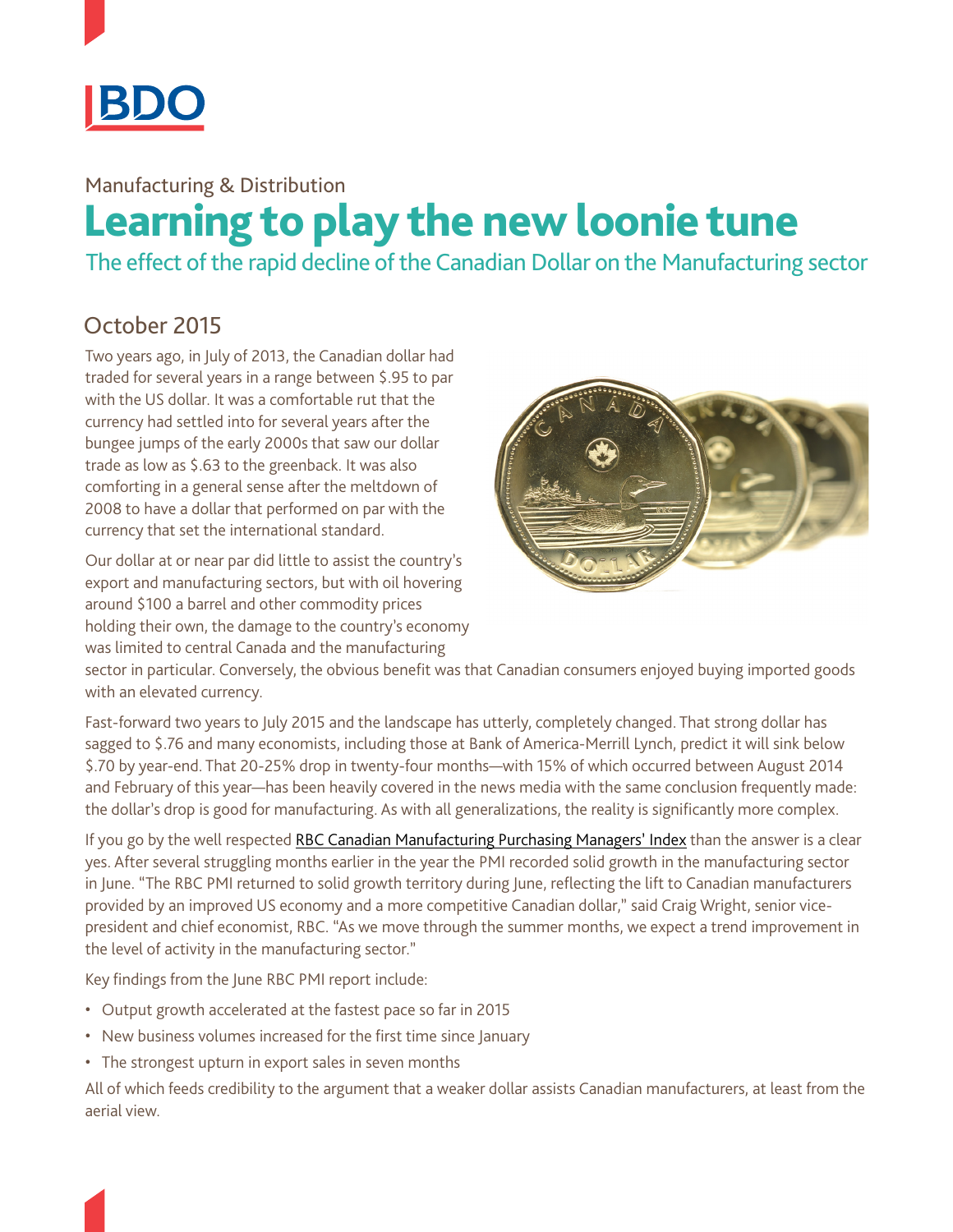On the ground the reality is significantly more complicated.

First, as wonderful as it would be to suddenly have a 25% pricing advantage over your competition, it takes time, logistics and investment to develop new client and customer relationships (which is among the factors for the slow start to the year).

Second, should the goods that you manufacture contain components that are imported, than the benefit of the lower dollar is blunted by the fact that your production expenses have increased accordingly. This has been the situation for Canadian agriculture equipment manufacturers. True, the search for domestically manufactured replacements for these parts and components will further boost the sector; but as with developing new business, this takes time and resources to explore.

A third area of caution is for those manufacturers whose products include commercial or retail packaging. Specifically, any product with a printed price and a bar or UPC code, is locked in to that pricing until new goods and packaging can replace it. This is compounded by the inventory systems such as SAP that most large retailers employ. Forcing new pricing through these marketplaces takes time and resources no matter how nimble the manufacturer may be. Worse still, the 25% pricing advantage may have disappeared by the time these newly priced materials reach their market, which is why most manufacturers proceed with caution in such situations.

Further examples abound which play down the widely held generalization that the lower dollar assists the Canadian manufacturing sector. The reality is complex and contains a diverse mixture of positive and negative results. Managing the risk that currency fluctuations pose for your business is a difficult proposition because of these complexities. A sharp movement up or down in the dollar can offer both positive and negative opportunities, which can make it difficult to know how best to proceed.

## *"There are few situations in business more applicable for the application of risk management than currency fluctuations."*

There are few situations in business more applicable for the application of risk management than currency fluctuations, yet undertaking a serious effort at risk management consumes precious time and analytic resources. It is for this reason that many corporations outsource this task to a risk advisory professional.

A qualified risk advisor will assist your organization in establishing a proactive approach to managing—and even exploiting—currency exposure risks. There are several steps that a risk advisor would most likely propose in a situation like our current currency slump. These include:

- • Drilling down into all major costs and revenues to understand the impact of changes in exchange rates, both positive and negative.
- • Determining if patterns and trends exist within a given currency fluctuation in order to identify the most effective corporate positioning moving forward.
- • Discerning the level of protection within existing contract terms with key suppliers and customers, and recommending negotiated changes where necessary to match currency between expenditures and revenues.
- Exploring the possibility of passing on exchange fluctuations to customers and/or suppliers, if possible without damaging these key relationships.
- • Contacting alternate suppliers that provide better pricing options because of their positioning within the currency fluctuation, including establishing standing orders with multiple suppliers so that you can rapidly redirect sourcing as needed.